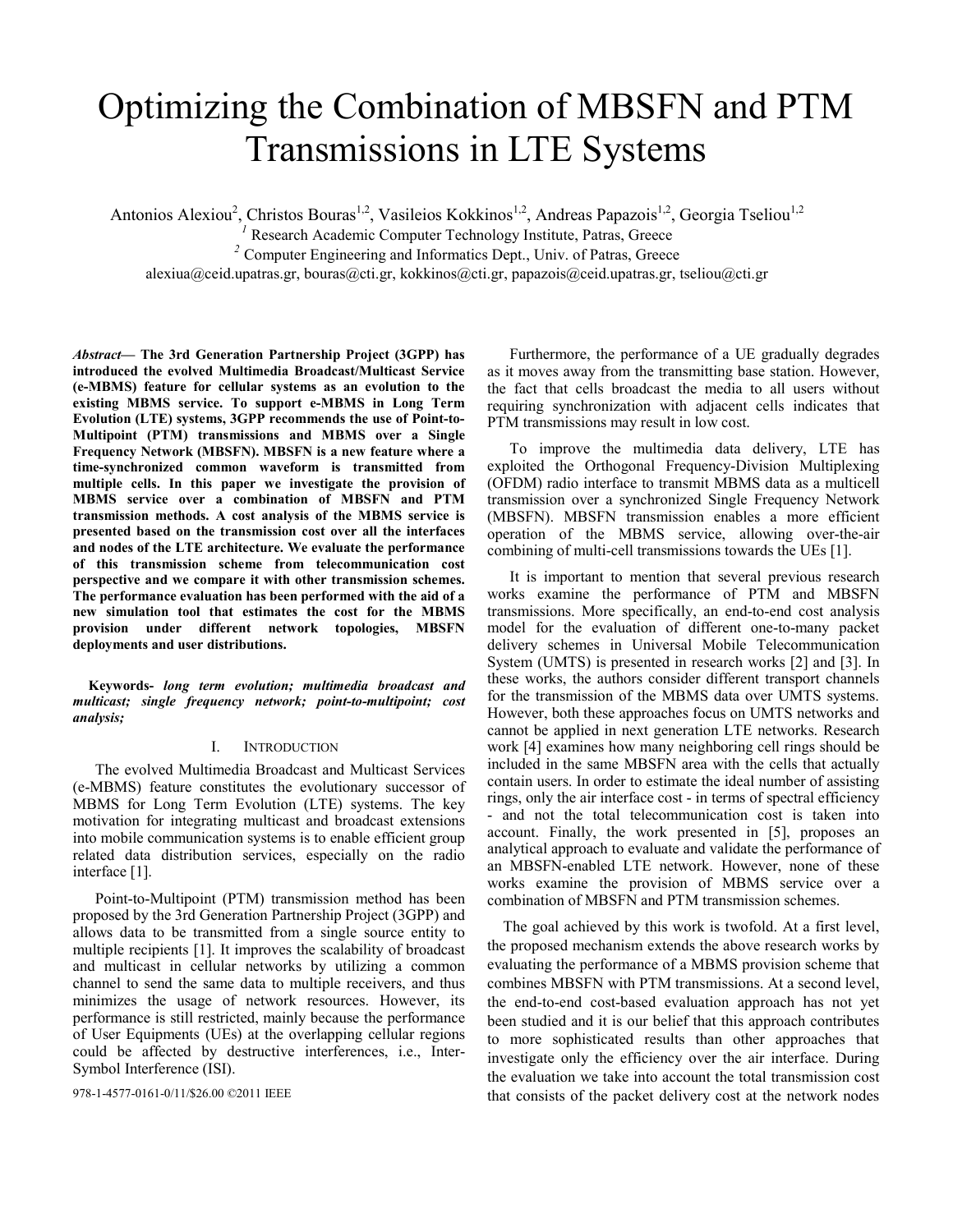and interfaces and the cost for control procedures. Contrary to previous works (like [4] and [5]), we suppose a linear change of the resource efficiency when transiting between different numbers of assisting rings instead of the flat one. This results in a more realistic estimation of the air interface cost. For the experimental evaluation we have designed and implemented a simulation tool that examines the various LTE system configurations and makes an optimal selection of the transmission method (MBSFN or PTM) over each cell of the LTE network in order to minimize the total telecommunication cost.

The rest of the paper is structured as follows: Section II describes the e-MBMS LTE architecture. A cost analysis for the examined transmission methods is presented in Section III. Section IV describes our simulation experiments and the obtained results. Finally, in Section V we draw conclusions and propose ideas for future work.

# II. E-MBMS LTE ARCHITECTURE

The e-MBMS architecture is illustrated in Figure 1. Within evolved Universal Terrestrial Radio Access Network (e-UTRAN), the evolved Node Bs (e-NBs) or base stations are the collectors of the information that has to be transmitted to users over the air-interface. The Multicell/multicast Coordination Entity (MCE) is the responsible node for the allocation of time and frequency resources for multi-cell MBMS transmission. When MBSFN is used, MCE is also responsible for coordinating the transmission of synchronized signals from different e-NBs. The e-MBMS Gateway (e-MBMS GW) is physically located between the evolved Broadcast Multicast Service Centre (e-BM-SC) and e-NBs and its principal functionality is to forward the MBMS packets to each e-NB transmitting the service. Furthermore, e-MBMS GW performs MBMS Session Control Signaling (Session start/stop) towards the e-UTRAN via Mobility Management Entity (MME). The e-MBMS GW is logically split into two domains. Likewise, two distinct interfaces have been defined between e-MBMS GW and e-UTRAN namely M1 for user plane and M3 for control plane. M1 interface makes use of IP multicast protocol for the delivery of packets to e-NBs. M3 interface supports the MBMS session control signaling, e.g. for session initiation and termination [1], [6].

The e-BM-SC is the entity in charge of introducing multimedia content into the network. For that purpose, the e-BM-SC serves as an entry point for content providers or any other external broadcast/multicast source. An e-BM-SC serves all the e-MBMS GWs in a network.

Regarding the air (or LTE-Uu) interface, both PTM and MBSFN transmission methods use two downlink logical channels, namely Multicast Traffic Channel (MTCH) and Multicast Control Channel (MCCH). MTCH is a PTM channel for transmitting data traffic to the UEs residing to the service area. On the other hand, MCCH is a PTM downlink channel used for transmitting MBMS control information from the network to UEs and is associated to one or several MTCHs. MCCH and MTCH are only used by UEs that receive MBMS traffic [1], [7].



# III. COST ANALYSIS

In this section, we present a cost analysis of PTM and MBSFN transmission schemes. The evaluation of the performance of each transmission scheme and the selection of the optimal system configuration is based on this cost analysis. The performance metric for the evaluation is the total telecommunication cost for both packet deliveries and control signal transmissions [8]. For the analysis, we apply the notations presented in Table I.

TABLE I. NOTATIONS FOR COST ANALYSIS

| Abbreviation           | <b>Explanation</b>                                         |  |  |
|------------------------|------------------------------------------------------------|--|--|
| $D_{Uu\ PTM}$          | Transmission cost of single packet over air for PTM        |  |  |
| $D_{Uu \; MBSFN}$      | Transmission cost of single packet over air for MBSFN      |  |  |
| $C_{Uu\ PTM}$          | Total transmission cost over Uu (air) interface for PTM    |  |  |
| $C_{Uu \; MBSFN}$      | Total transmission cost over Uu (air) interface for MBSFN  |  |  |
| $C_{MIPTM}$            | Total transmission cost over M1 interface for PTM          |  |  |
| $C_{MI$ MBSFN          | Total transmission cost over M1 interface for MBSFN        |  |  |
| $N_{eNB\_PTM}$         | Number of e-NBs that participate in PTM (cells with users) |  |  |
| N <sub>eNB</sub> MBSFN | Number of e-NBs that participate in MBSFN                  |  |  |
| $N_{cell\ PTM}$        | Total number of e-NBs in the topology for PTM              |  |  |
| $N_{cell$ MBSFN        | Total number of e-NBs in the topology for MBSFN            |  |  |
| $D_{MI}$               | Transmission cost of single packet over M1 interface       |  |  |
| $D_{M2}$               | Transmission cost of single packet over M2 interface       |  |  |
| $N_p$                  | Total number of packets of the MBSFN session               |  |  |
| $N_{p \text{ burst}}$  | Mean number of packets in each packet burst                |  |  |
| $C_{\text{SYNC}}$      | Total cost for synchronization                             |  |  |
| $C_{PTM}$              | Total telecommunication cost of the PTM transmission       |  |  |
| $C_{MBSEN}$            | Total telecommunication cost of the MBSFN transmission     |  |  |
| $C_{\text{TOTAL}}$     | Total telecommunication cost of the whole session          |  |  |

Before presenting in detail the above parameters, some information on the properties of the MBSFN area is presented.

## *A. MBSFN Area Configuration*

In Figure 2 we present an example of a topology that transmits over a synchronized waveform using the MBSFN transmission scheme. The MBSFN area consists of the cells marked with blue or cyan color. The users are located in the blue cells. The external cells of the center blue area assist the service and transmit the same MBSFN data. These are called assisting cells formulating assisting rings and are painted with cyan color. Finally, red color is used for the cells where for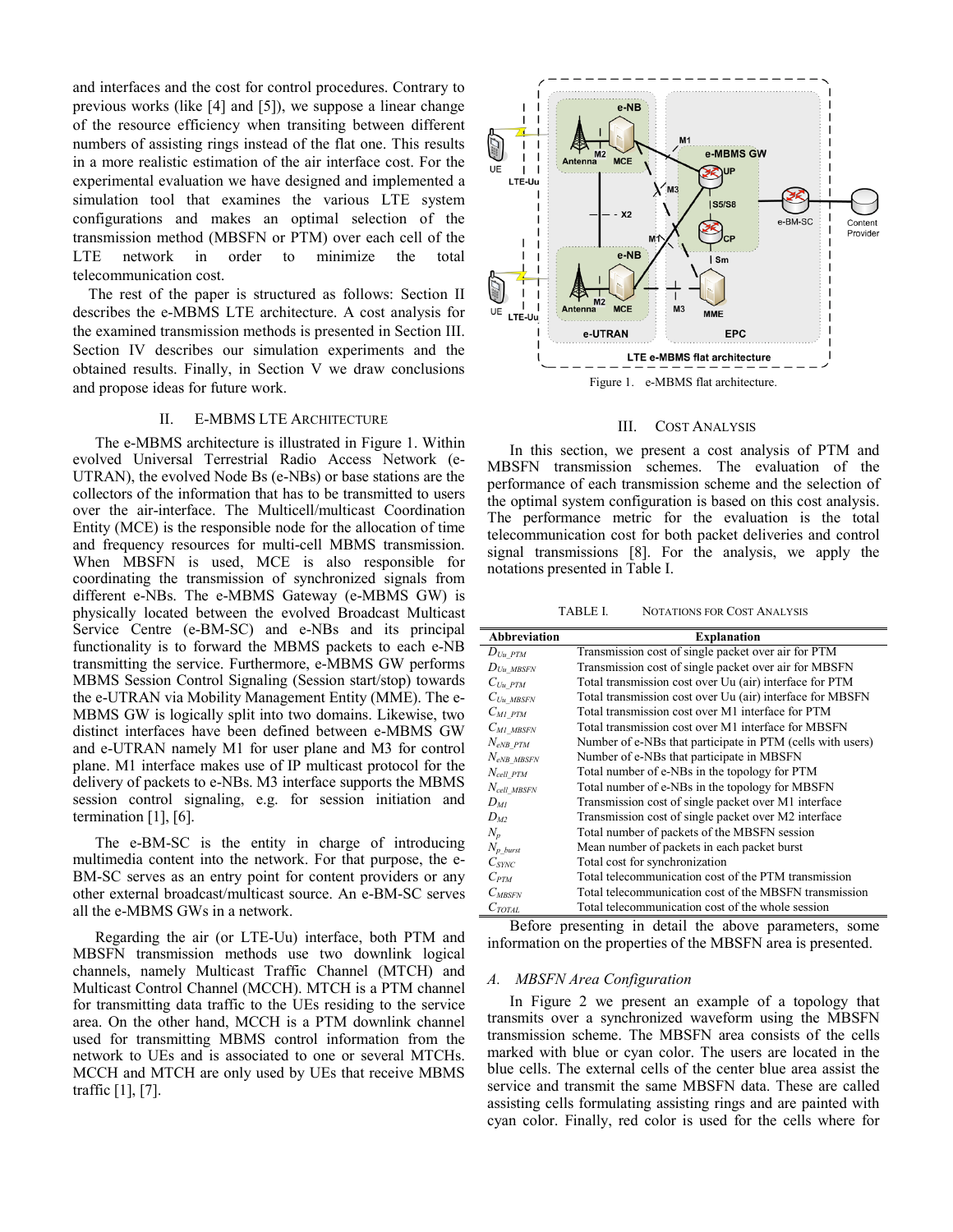PTM transmission scheme is used. The same convention is used through all this work.



Figure 2. MBSFN area consisting of the centre cells and three assisting rings.

The reason for MBSFN transmission in the assisting cells is that the performance of the MBSFN transmission scheme increases rapidly when assisting cells that transmit the same MBSFN data are added to the topology. More specifically according to [9] and [10], even the presence of one assisting ring can significantly increase the overall spectral efficiency and decrease the total telecommunication cost. Moreover, we assume that a maximum of 3 neighboring rings outside the center cells can transmit in the same frequency and broadcast the same MBSFN data (assisting rings), since additional rings do not offer any significant additional gain in the MBSFN transmission [9], [10].

Below is presented an analysis of each cost that is taken into account for the calculation of the total telecommunication cost. The analysis is based on the e-MBMS LTE architecture that was presented in Section II (Figure 1).

#### *B. Polling Cost*

In order to determine which cells contain users interested in receiving the MBMS service, we assume that a polling procedure is taking place. It should be noted that we differentiate the cost for MBMS polling from the cost for packet deliveries. In contrast to the counting procedure used for the provision of MBMS in UMTS systems, where the exact number of MBMS users was determined, polling just determines if the cell contains at least one user interested for the given service. The polling cost is independent and stable compared to the other parts of the total cost. Moreover, this cost is too small in comparison to the other parts of the total cost.

The e-NB receives the feedback from the UEs in the form of signature sequence. This information (packet) is sent to the MCE over M2 interface, which estimates which cells contain MBMS users interested for the given MBMS service [11].

$$
C_{Polling} = C_{Polling\_air} + C_{Polling\_core} =
$$
\n
$$
D_{p\_eNB\_PTM} \cdot N_{cell\_PTM} + D_{p\_eNB\_PTM} \cdot N_{cell\_MBSPN} +
$$
\n
$$
D_{M2} \cdot (N_{eNB\_PTM} + N_{eNB\_MBSPN})
$$
\n(1)

The total cost associated to the polling procedure is derived from equation (1), where  $N_{cell\ PTM}$  and  $N_{cell\ MBSFN}$  is the number of e-NBs in the topology for PTM and MBSFN transmission schemes (since all e-NBs send a UE feedback request message),  $N_{eNB-MBSFN}$  represents the number of e-NBs that participate in  $\overline{M}$ BSFN transmission and  $N_{eNB\ PTM}$  those that participate in PTM transmission. Also the terms *Dp\_eNB\_PTM* and  $D_{p\_eNB\_MBSFN}$  represent the cost of polling procedure at each e-NB (equal to *DUu\_PTM* and *DUu\_MBSFN* respectively) and *DM2* is the cost of the delivery of a single packet over the M2 interface (see Figure 1).

# *C. Air Interface Cost*

The transmission cost over the air interface is defined for different network topologies, user distributions and deployments. In Figure 1 the air interface is the interface Uu that connects the UE and the base station.

In order to estimate the telecommunication cost over the air interface, we define the term resource efficiency percentage (*RE\_percentage*). This is the fraction of the current deployment resource efficiency to the maximum resource efficiency that can be achieved for the given user distribution and indicates the quality of the resource efficiency achieved by the examined deployment [4]. Then, we define the cost of packet delivery over the air interface (DUu) as the inverse of *RE\_percentage*. This means that as the resource efficiency of a cell increases, the *RE\_percentage* increases too. Thus, the cost of packet delivery over the air interface decreases. In [4] the maximum resource efficiency achieved 2.4 bps/Hz (infinity topology with AAA MBSFN deployment). According to this, we define the cost of a single packet delivery over the air interface (DUu) as follows:

$$
D_{Uu} = \frac{2.4}{RE\ percentage}
$$
 (2)

Finally, the total cost for the transmission of the data packets over Uu (air) interface is derived from the following equation:

$$
C_{Uu} = C_{Uu_{-}PTM} + C_{Uu_{-}MBSFN}
$$
 (3)

The above definition includes the air interface costs for both PTM and MBSFN transmission schemes. In order to make it explicit, we express the equation (4) for PTM transmission scheme:

$$
C_{Uu_{-}PTM} = D_{Uu_{-}PTM} \cdot N_{p} \cdot N_{eNB_{-}PTM}
$$
 (4)

The term  $N_{eNB\ PTM}$  represents the number of e-NBs that participate in PTM transmission;  $N_p$  the total number of packets of the session and  $D_{Uu\ PTM}$  is the cost of the delivery of a single packet over the air interface.

Similarly in equation (5) the equivalent terms are defined for the MBSFN transmission scheme.

$$
C_{_{Uu\_MBSFN}} = D_{_{Uu\_MBSFN}} \cdot N_{p} \cdot N_{_{eNB\_MBSFN}}
$$
 (5)

#### *D. Core Interface Cost*

The cost over M1 interface is indicated as the core telecommunication cost. M1 interface uses IP multicast protocol for the delivery of packets to e-NBs. The total cost for the transmission of the data packets over M1 interface for PTM and MBSFN transmission schemes is derived from equations 6 and 7. The term DM1 is the cost of the delivery of a single packet over M1 interface. It is obvious that this cost depends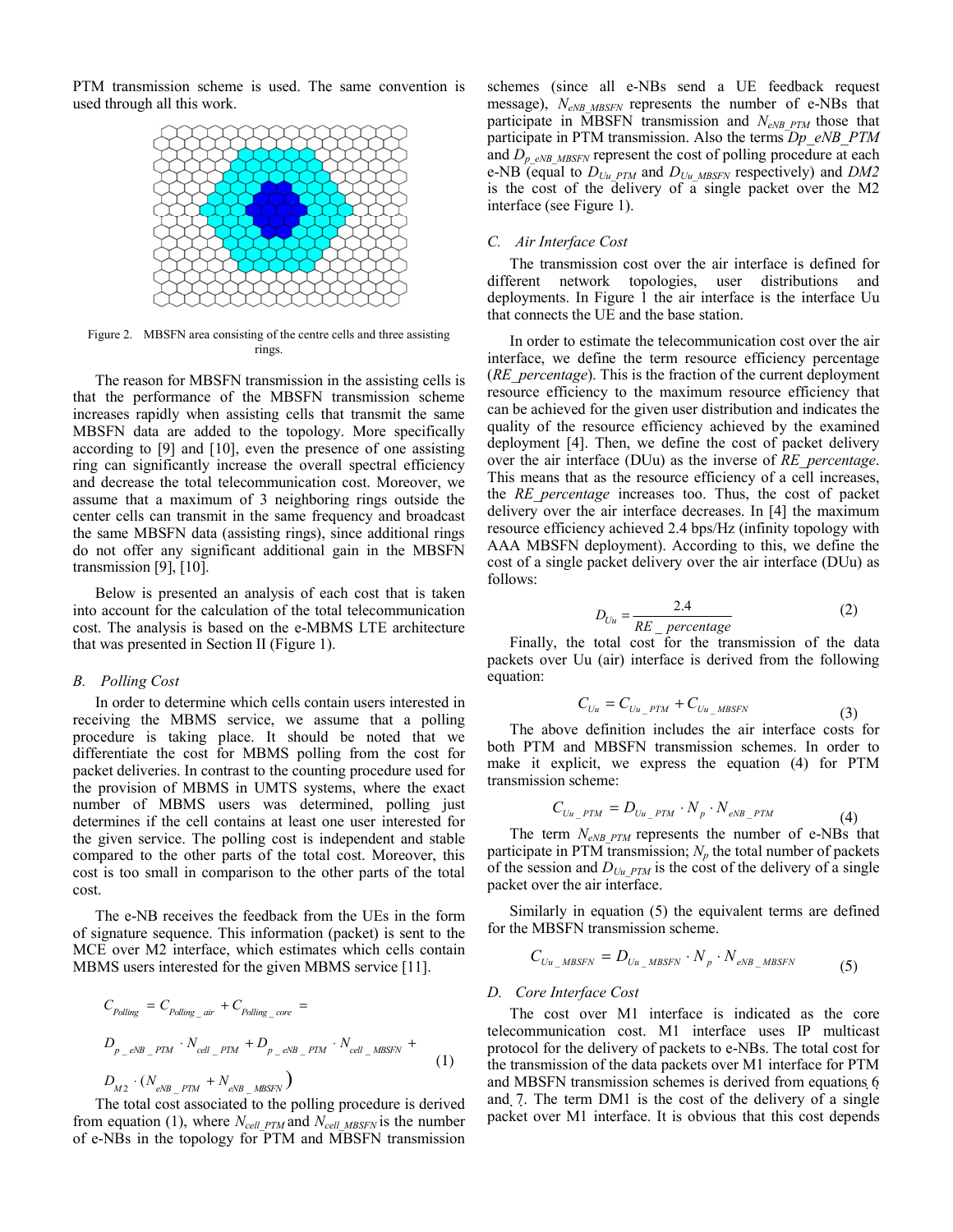on the number of e-NBs that participate in the PTM and MBSFN transmission respectively.

$$
C_{M1\_PTM} = D_{M1} \cdot N_P \cdot N_{eNB\_PTM}
$$
 (6)

$$
C_{M1\_MBSFN} = D_{M1} \cdot N_P \cdot N_{eNB\_MBSFN}
$$
\n<sup>(7)</sup>

The term DM1 depends on the number of hops between the nodes connected by M1 interface and the profile of the M1 interface in terms of link capacity [5]. Generally, a high link capacity corresponds to a low packet delivery cost over M1 and a small number of hops, corresponds to a low packet delivery cost.

# *E. Synchronization Cost*

The synchronization cost appears only in the case of MBSFN transmission scheme. The overall user plane architecture for content synchronization is depicted in Figure 3.



Figure 3. Content synchronization in MBSFN.

The SYNC protocol layer is defined on transport network layer to support content synchronization. It carries additional information that enables e-NBs to identify the timing for radio frame transmission and detect packet loss. The SYNC protocol operates between e-BM-SC and e-NB. As a result, synchronization ensures that the same content is sent over the air to all UEs [1].

The total telecommunication cost for the transmission of the synchronization packets is derived from the following equation where DM1 is the cost of the delivery of a single packet over the M1 interface and  $N_p$  burst is the mean value of the number of packets transmitted each time in the sequential bursts of the MBSFN session [11].

$$
C_{SYNC} = \frac{N_{P\_MBSFN}}{N_{P\_burst}} \cdot D_{M1} \cdot N_{eNB\_MBSFN}
$$
\n(8)

# *F. Total Telecommunication Cost*

It is quite important to define the term telecommunication cost, which is a metric that takes into account the number of transmitted packets and all the properties of the interfaces and intermediate nodes. The total telecommunication cost for the transmission is the combination of PTM, MBSFN and polling costs.

$$
C_{TOTAL} = C_{PTM} + C_{MBSFN} + C_{Polling}
$$
\n(9)

According to the detailed analysis presented above, the total cost for the MBSFN transmission is the following:

$$
C_{MBSFN} = C_{Uu_{-MBSFN}} + C_{M1_{-MBSFN}} + C_{SYNC}
$$
\n(10)

The estimation of the PTM cost takes into account the air interface and core network telecommunication cost. The equation below shows the total cost for PTM transmission scheme:

$$
C_{PTM} = C_{Uu_{-}PTM} + C_{M1_{-}PTM}
$$
\n(11)

## IV. EXPERIMENTAL RESULTS

Based on the above cost analysis we examine the total telecommunication cost for several transmission schemes (PTM, MBSFN with or without assisting cells and their combination). We consider different multicast users distributions in the LTE network and determine the minimal cost among the estimated ones. Our goal is to investigate how the optimal MBSFN deployment and the corresponding minimal cost vary for the simulation scenarios that we examine. By the term optimal MBSFN deployment we mean that we determine the cells that should be assigned to an MBSFN area, while the rest of the cells with multicast users are served through PTM transmissions, in a way that minimizes the total telecommunication cost. For the performance evaluation we have designed and implemented a simulation tool that is able to estimate the total telecommunication cost for different deployments and user distributions as well as the optimal deployment for a given user distribution. The tool is available at [12].

# *A. Simulation Scheme*

The pseudocode that summarizes our mechanism for the selection of the optimal network configuration for any given user distribution is presented below. The main idea is to sequentially compare the intermediate calculated costs until we find the minimum total one. More specifically, the grid subroutine constructs the environment where we carry out our experiments. The evaluate subroutine calculates the total cost for each cell and then returns the cost of the system. The mutate subroutine randomly enables and disables MBSFN cells and returns the changes it recently made. The demutate subroutine can undo those changes later if the evaluation of the grid shows a decrease in the cost of the system topology because of those changes.

## **% Telecommunication Cost Optimization Algorithm**

 $grid = create\ grid()$ create\_rings(grid, number\_of\_assisting\_rings)  $cost = evaluate(grid)$  $best = cost$ output("Initial Cost: ", best) While (not user break)  $mutations = mutate(grid)$  $cost = evaluate(grid)$  if cost < best then  $best = cost$  output("Current cost: ", best) export grid to file(grid) elseif cost == best then  $best = cost$  else demutate(grid, mutations) end end

The system simulation parameters that we take into account during our simulation experiments are presented in Table II.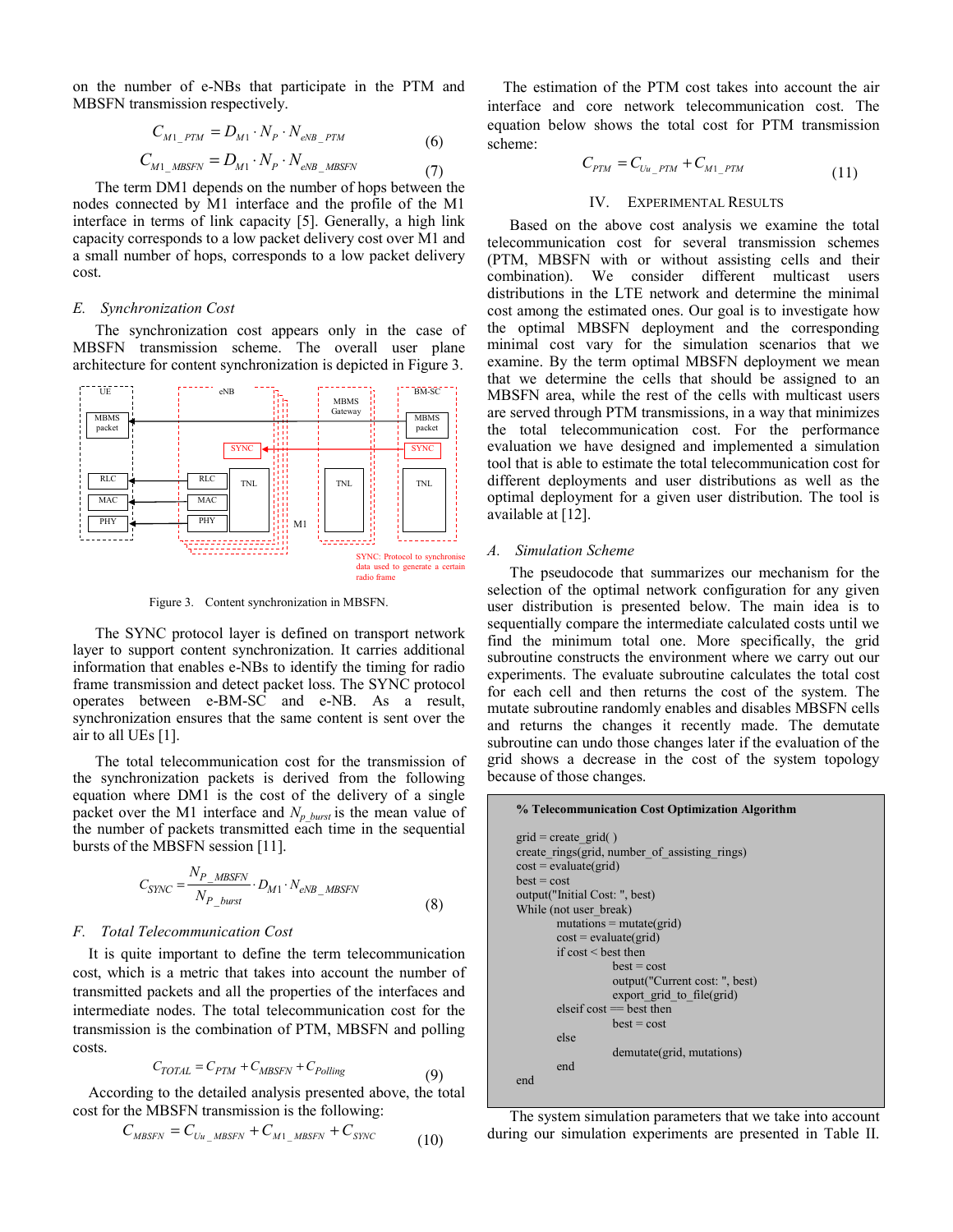The typical evaluation scenario used for LTE, is macro Case 1 with bandwidth equal to 1.4 MHz and low UE mobility. The propagation models for macro-cell scenario are based on the Okamura-Hata model [4].

In our simulation experiments, we examine how the optimal MBSFN area deployment varies with respect to the estimated telecommunication cost. In addition, we compare this optimal cost with the cost that corresponds to the following configurations that have been defined and analyzed in [4]:

- MBSFN area deployment with AII (one assisting ring and two interfering rings),
- MBSFN area deployment with AAI (two assisting rings and one interfering),
- MBSFN area deployment with AAA (three assisting rings),
- PTM only transmission (no MBSFN is used).

The estimated costs for the above configurations are compared to the optimal ones selected by our simulation tool (combination of MBSFN and PTM transmission schemes).

In the simulation environment that we have constructed, we create different topologies and calculate the total normalized telecommunication costs. It is worth mentioning that for the term normalized we assume a value that varies between 0 and 1 and equals to the current cost divided by the corresponding maximum one.

TABLE II. SIMULATION PARAMETERS

| Parameter                 | Units | Value                         |
|---------------------------|-------|-------------------------------|
| Cellular layout           |       | Hexagonal grid, 19 cell sites |
| Inter Site Distance (ISD) | m     | 500                           |
| Carrier frequency         | MHz   | 2000                          |
| System bandwidth          | MHz.  | 14                            |
| Channel model             |       | 3GPP Typical Urban            |
| Path loss                 | dВ    | Okumura-Hata                  |
| BS transmit power         | dBm   | 46                            |
| $BS \# antennas$          |       | 1                             |
| UE $# Rx$ antennas        |       | 2                             |
| UE speed                  | Km/h  | 3                             |

# *B. Cost for Typical User Distributions*

The first part of our simulation experiments determines the optimal telecommunication cost and compares it with the costs that correspond to the configurations presented above for some indicative typical examples of user distribution.

Figure 4 illustrates the four examined scenarios of this part of our simulation experiment. The first user distribution (a) considers that all multicast users are located in a set of adjacent cells in a way that a single area with multicast users is formulated. The second one (b) considers that the majority of the multicast users are located in a set of adjacent cells formulating a primary area, while a small minority roams to a single-cell area. The third scenario (c), considers the case where the multicast user population is distributed sparsely among the grid. The last distribution (d) includes a random MBSFN area and a small area of adjacent cells that are joined with assisting cells.

The configurations depicted in Figure 4 are the optimal ones selected by our simulation tool. Based on the above description of the figures' colour layout, the multicast users are located on the cells with blue color (MBSFN UE drop location cells) and in the cell with red color (cells served by PTM transmission). The cyan cells transmitting with MBSFN transmission scheme for assisting purposes and are selected to be used only in the (d) scenario where the primary and secondary areas have been connected with assisting rings in a way that a single MBSFN area has been formulated.

For each topology presented in Figure 4 and each configuration presented above, we calculate the normalized total telecommunication costs. We present the comparison of the results in Figure 5. This figure reveals the total telecommunication cost for each examined case for the user distributions (a) to (d). The bars that correspond to the "MBSFN + PTM" transmission scheme refer to the optimal configuration selected by our simulation tools. This does not necessarily mean that both MBSFN and PTM transmission are always used for the provision of MBMS service. There are cases where the optimal configuration dictates that only MBSFN or only PTM transmission achieves the lowest cost.



Figure 4. Optimal configuration for typical user distributions.



Figure 5. Normalized total telecommunication for each case from (a) to (d).

A general result applicable to all the examined user distributions is that the case of the MBSFN area with three assisting rings (AAA), results in the highest cost. Especially in case (c) where the optimal selection indicates that MBMS is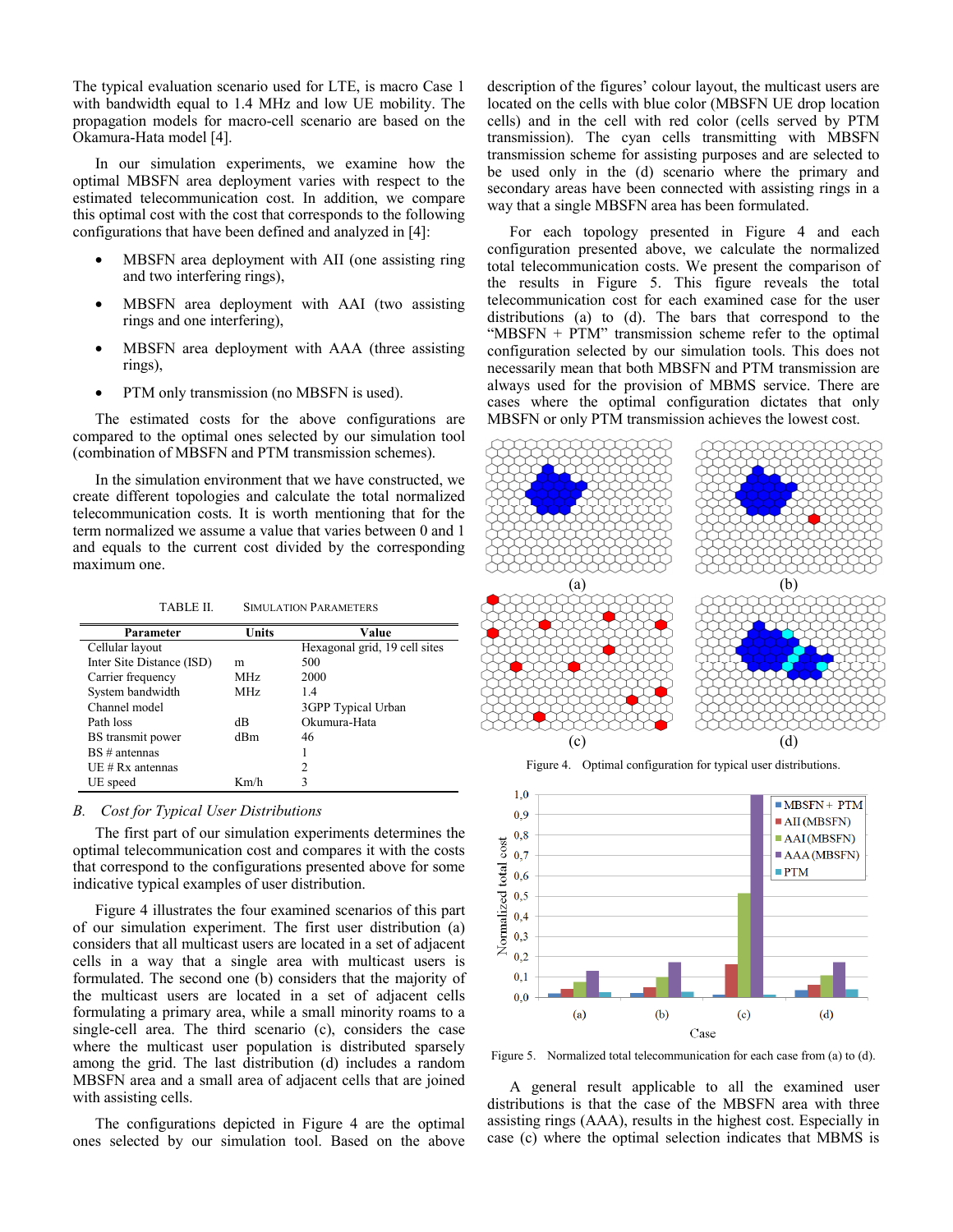provided with PTM transmission scheme in all the cells where users are located, the cost reaches the maximum value. On the other hand, the cases of MBSFN transmission with one assisting ring (AII), two assisting rings (AAI), and PTM transmission scheme show flat cost behavior. The optimal deployment selected by our simulation tool combines MBSFN and PTM transmission schemes. This deployment results in the lower telecommunication cost and appears the most efficient scheme for the provision of MBMS service. It should be noted that in some cases the proposed transmission scheme can coincide with one of the configurations borrowed by [4] and used for benchmarking purposes. For instance, the optimal selection for case (c) coincides with the plain PTM transmission scheme.

# *C. Cost for Moving Users Located in Single Cell*

The second part of our simulation experiments attempts to estimate how the optimal MBSFN deployment varies as the multicast user distribution changes. In the following experiments the estimated optimal cost is compared with the cost estimated for the four typical configurations that we examine (MBSFN-AII, MBSFN-AAI, MBSFN-AAA, and PTM only).

First, we consider a set of adjacent cells where the multicast users are located in a way that a primary area with multicast users is formed. The next step is to define a cell where multicast users exist and to see how the optimal MBSFN deployment varies as the position of this cell recedes from the primary multicast users' area. We call each step of the procedure "hop". The procedure is described step by step in Figure 6. The case where we define zero number of hops is shown in Figure 4 (a), so in Figure 6 we start from the case where the moving cell borders with the primary area of the examined topology.



Figure 6. Cell moving one to four hops away from the starting topology.

In Figure 7 we observe that the cost increases as the users are moving away from the initial topology. In the case where the cell (where multicast user(s) exist) has moved four hops far from the primary MBSFN area, the cost has the highest value. Also the curve in Figure 7 that represents the case of MBSFN area with the three assisting rings (AAA) appears to be the most cost inefficient method.

Another interesting observation in this figure is that the optimal scheme (combination of MBSFN and PTM) ensures the lowest cost and proves a stable behavior when network condition changes occur.



## *D. Cost for Variable MBSFN Area*

Last but not least, we examine how the optimal MBSFN deployment varies, when the number of cells that consist the remote area increases. For this purpose, we consider that a remote (secondary) area initially consisting of one cell is located near to the central (primary) area with multicast users. In the experiment that we carry out, we monitor the telecommunication cost when the number of cells that consist the secondary area increases. The estimation of the telecommunication cost is performed for the five configurations that have also been considered in the previous experiments.

In more detail, in this case we have a random MBSFN topology and we start to construct cell-by-cell another one close to this. The final result is similar to the topology presented in Figure 4 (d). This construction is done in nine steps. Therefore, eventually the remote area is consisted of nine cells. For each step of the experiment we calculate the total telecommunication cost that occurs for each topology.



Figure 8. Normalized telecommunication cost vs. number of adjacent cells.